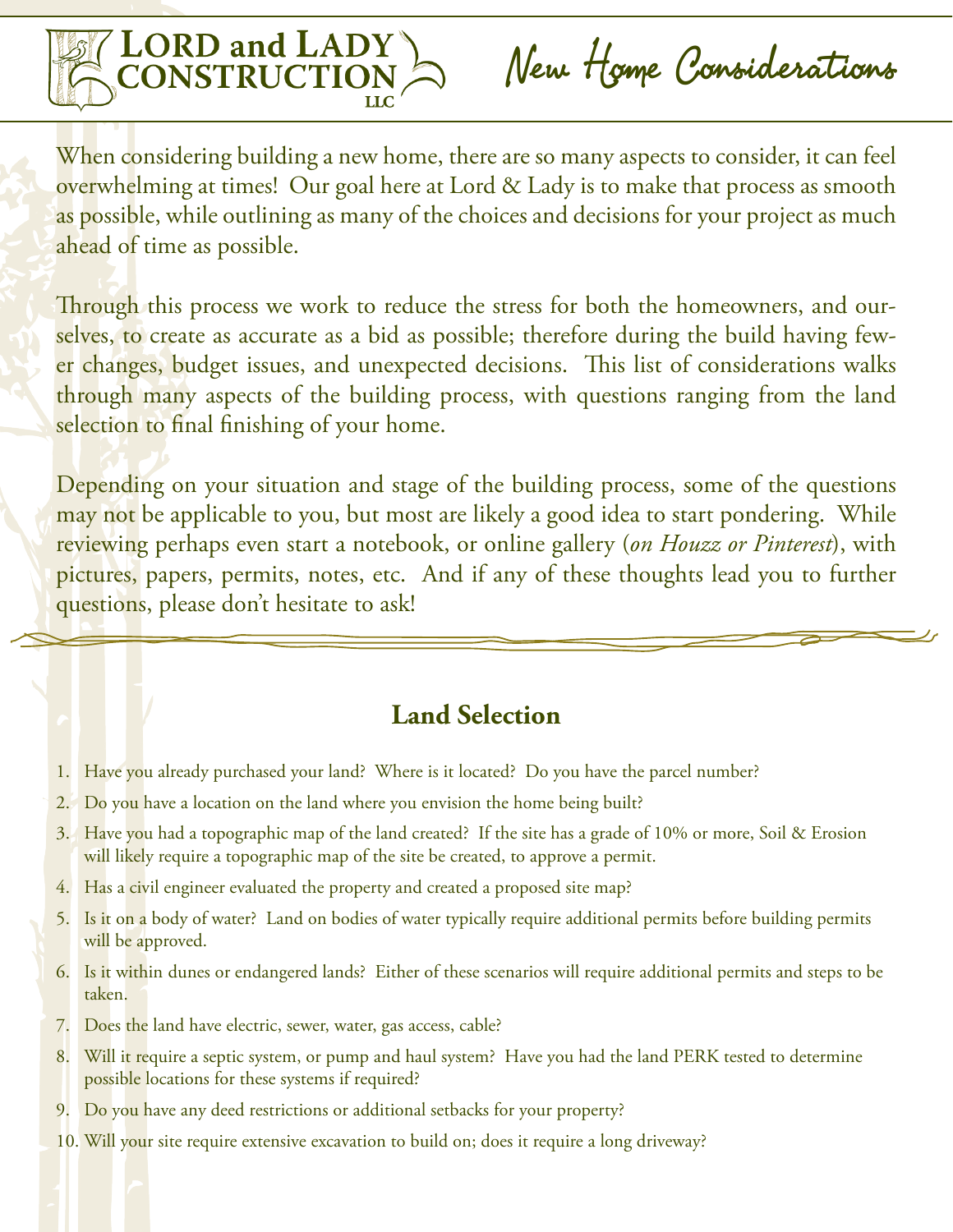

New Home Considerations

- 11. Is your site heavily wooded?
- 12. Is your site hilly or flat?
- 13. Can we visit the site? Do you have pictures for us to review?

# **Home Plans**

# **Drawings:**

- 1. Do you have home plans already? Have they been reviewed and modified for Michigan, Leelanau, and/or Grand Traverse County Codes? Are they drawn to scale and ready to use?
- 2. Do they have an engineered stamp of approval? Unusual homes that don't fit the standard guidelines for a home (*a round home*), or homes over 3500 square feet, require an engineers stamp of approval. Also keep in mind, that beams within a home, do require engineer approval, so even if the home does not require a stamped plan, it may require an engineer to review the beams.
- 3. If you don't have home plans already, do you have an architect or engineer that you are planning to work with? If you do, we have no problem working with them. If not, we have a draftsman, Robert McKenzie, that we often work with, who will take our plans that we've developed with you, and draw them up, correcting and reviewing any structural issues or requirements.
- 4. If you don't have home plans already, and would like help developing the plans, do you know what style of home you would like? Do you know how many rooms you would like in your home? Bedrooms, offices, kitchen, bathrooms, mudroom, laundry, dining, family, etc. We are happy to help you develop and put these thoughts down onto paper, in preparation for plan creation, just let us know your thoughts and we can go from there!
- 5. Do you prefer a basement, crawlspace, or slab?
- 6. Would you prefer one story or more?
- 7. Are you imagining vaulted ceilings, high ceilings, or standard height?
- 8. Do you want an attached garage, detached garage?
- 9. Do you want enclosed or attached porches?

# **Fireplace:**

- 1. Are you considering a fireplace in the home? How many? Gas, wood burning, wood stove, or electric? For wood stove and gas fireplace installs, we typically work with Source Julien.
- 2. If you are considering a wood burning fireplace, are you thinking a standard style, or Rumford style? A Rumford style fireplace is less common in the USA, however, it is a much more efficient design for spreading the heat throughout the home, naturally, without the use of adjoining fans, etc. Ask Thomas for more details if you are interested!
- 3. Do you envision a full fireplace with stone, or other material, and a mantle, or just the fireplace and hearth?
- 4. Do you want the fireplace raised with a ledge hearth, or flush with the floor?
- 5. Do you have a material in mind for the hearth?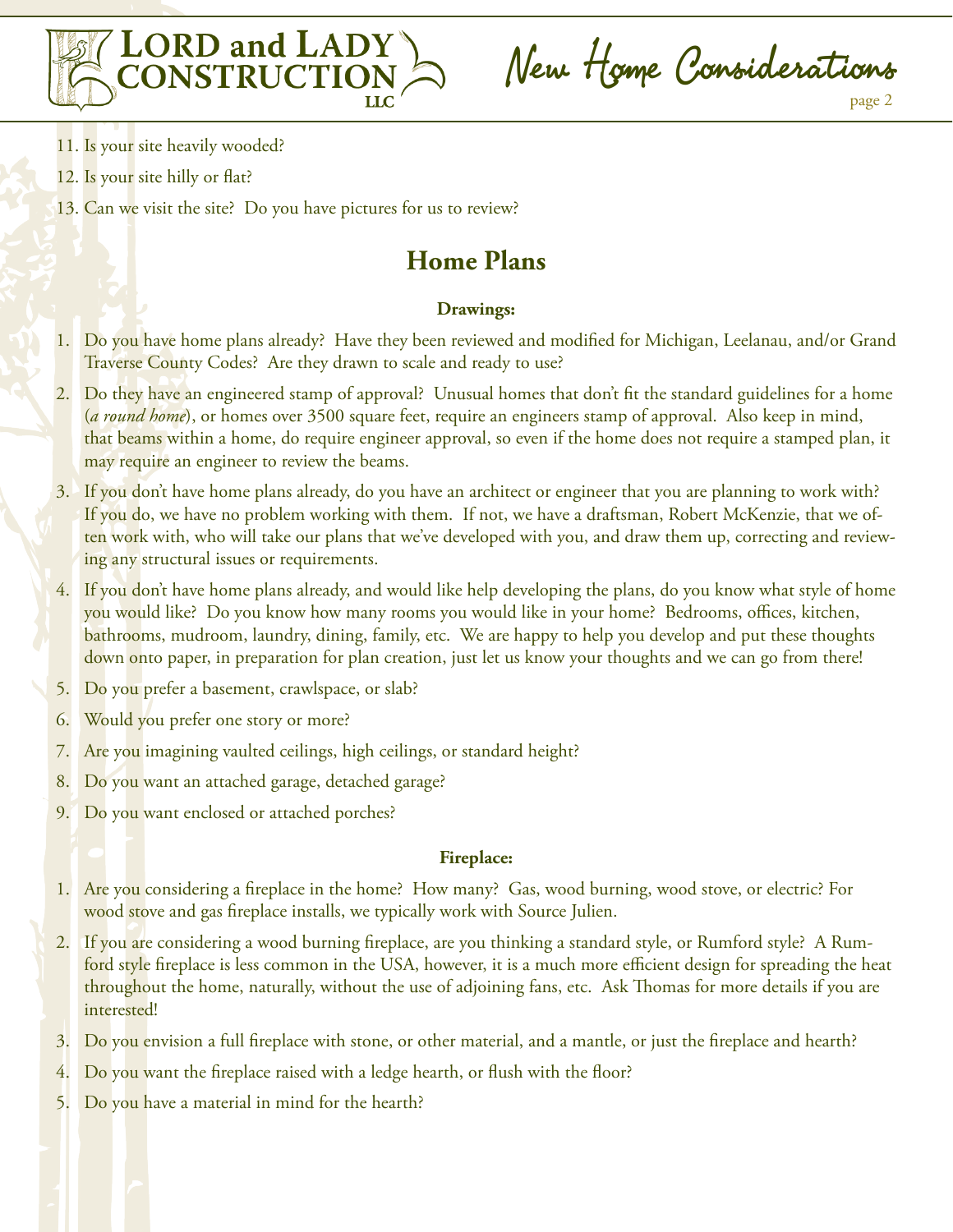

New Home Considerations

page 3

# **Financing**

- 1. Do you have a budget, and if so, what is it? Letting us know this information, helps us to guide you to decisions that will help you stay within your budget. Most home builds will start around \$125 square foot, for the finished space, \$41 square foot for unfinished garage spaces, and \$30 square foot for covered porches. This price point is typically for the economy selections; moderate to high end material selections, will increase the price per square. Additionally, if your site requires a septic system, large amounts of excavation, driveway work, etc, the overall price will increase beyond that basic price-point.
- 2. Are you planing to build with a loan or with cash?
- 3. If you're working with a loan, is your bank loan already set, or in process? Is there additional paperwork or information you will need from us for your loan to be approved?
- 4. To guarantee your time frame and build, we ask that you sign a Contract with us for the build and put down a deposit. Here at Lord & Lady we work to only take one home build at a time, ensuring that our head contractor, Thomas, will be on-site every day, maintaining and completing the project with the level of quality we expect. Most home builds take us 7-9 months to complete (*the physical construction phase, not including permit times*). With that in mind, our home build schedule can fill in fairly far ahead of time.

Therefore, we recommend signing and placing a deposit as soon as you are comfortable, as it ensures your slot is dedicated to your build, and no one else can grab it. Your deposit will be applied to permits and labor, once the project starts, but ensures your space in our schedule in the meantime. Further details about payments and our contracts can be found on our web site.

# **Permits**

1. Have you started any of the permits?

Building inspections and code are very strict in Leelanau County. Depending on the project, you may require some or all of the following permits: Driveway, Address, Health Department, Soil and Erosion, DEQ, Land Use, Energy Compliance, and a Building permit. If the site has more than a 10% grade change where you are building, Soil and Erosion will require a topographic map of the site that outlines the elevations.

Energy Packet/Compliance: Since you are building a brand new structure on the property, we will need to meet the new 2015 Michigan building code that took effect in February of 2016. The new code includes an energy packet/compliance that has to be met. The major factor in this is that when the house is completed, we have to complete a blower test, and need to pass. That blower test involves them closing and locking all windows/doors. Closing any fireplaces. They then place air meters in the house and put a big plastic zippered seal over the front door and suck out all the air. They then monitor the home for one hour. You are only allowed to have an air change of 4, in that hour, to pass inspection.

This means that we have to be sure the house is extremely well sealed, because that is a very small amount of air changes available, and if air is leaking from the windows, fireplace, between panels, etc, then it is definitely going to exceed that amount. With that in mind, there are a number of other aspects we want to think through when designing the project, to ensure we are constructing the home in a way that prepares us for passing that blower test.

2. Do you have an official address?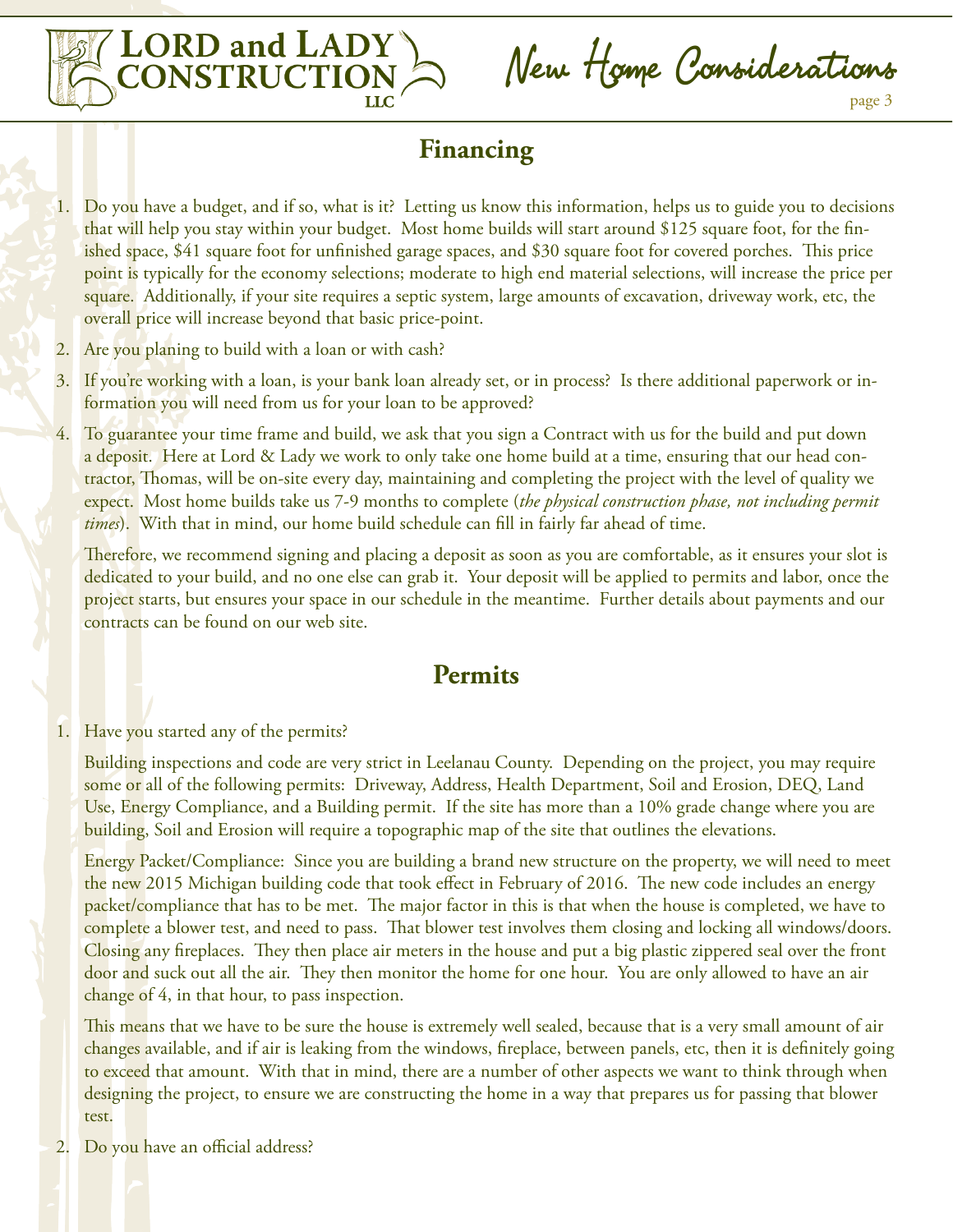

New Home Considerations

# **Subcontractors**

### **Excavation:**

- 1. Do you have an excavator you would prefer to use? If you have no preference, we often work with Popp Excavating.
- 2. Do you prefer a paved driveway or gravel?

### **Plumbing:**

- 1. Do you have a plumber you would prefer to use?
- 2. Do you prefer plumbing your home with copper lines, cast iron, or PEX?
- 3. Do you want a tank-less water heater, or standard water heater? If standard, do you have a size you would prefer?
- 4. Are you interested in solar panels to heat your water heater?

### **Sound:**

- 1. Do you want sound wired throughout the home?
- 2. If yes, do you have a preference for speaker types and location of the amplifier?
- 3. Do you want to have remote access control to any of the sound devices?

### **Cable/Internet:**

- 1. We typically have cable lines wired throughout the home. Do you prefer to have both Internet and cable wired throughout?
- 2. Do you want to have remote access control to any of the cable devices?

### **Electric:**

- 1. Do you have an electrician you would prefer to use? If you have no preference, we prefer to work with Top Line Electric.
- 2. Do you have a specific electrical box size in mind?
- 3. Do you want a whole home generator installed?
- 4. Do you want to have any solar panels or wind power installed?
- 5. Do you want to have remote access control to any of the electrical devices?

### **Gas:**

- 1. Does your site have natural gas access?
- 2. Do you want gas appliances?
- 3. Do you want to have remote access control to any of the gas devices?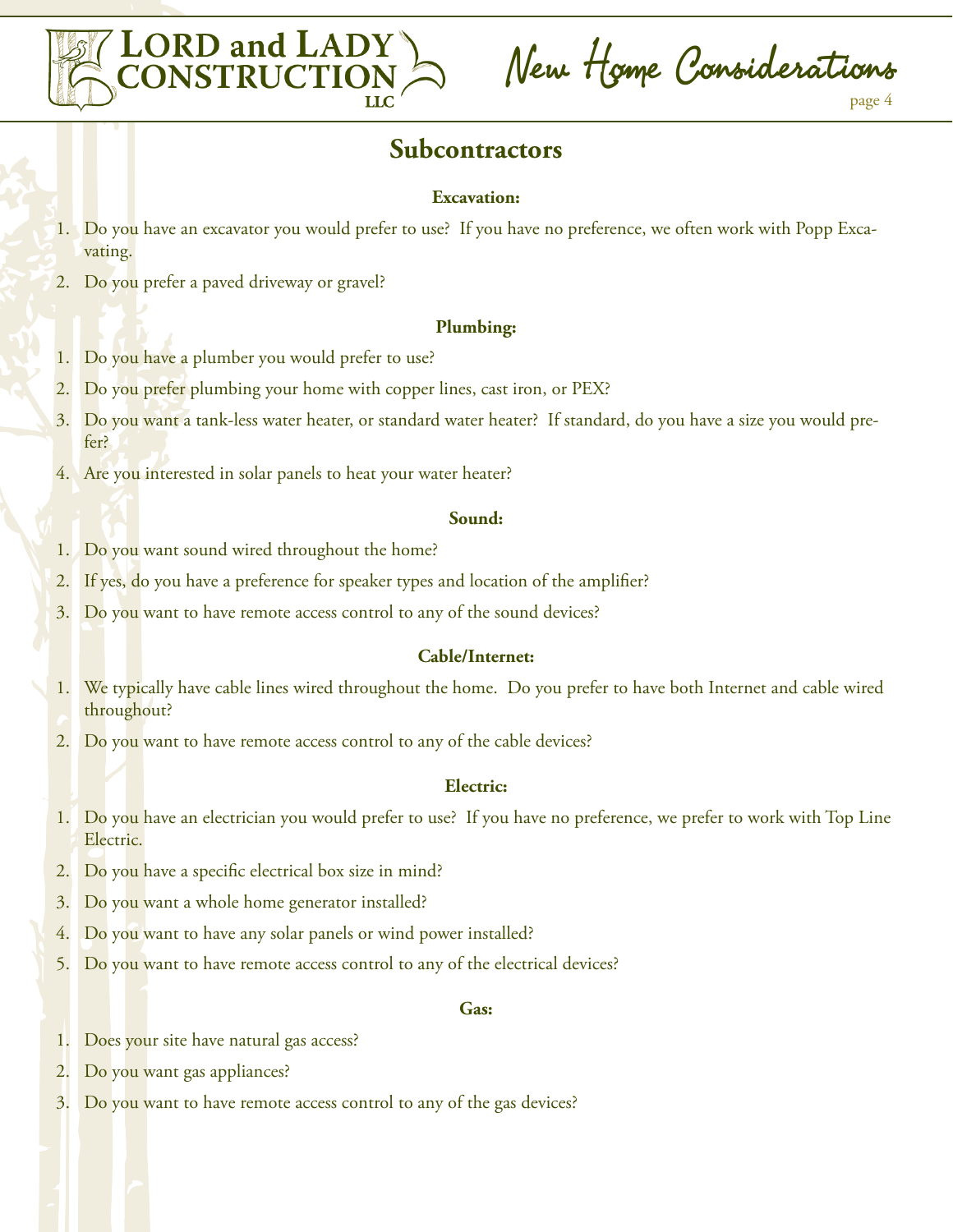

New Home Considerations page 5

## **HVAC:**

- 1. Code requires a heat source in your home, even if you are only intending it to be for summer use. Do you have a preference for heat? Traditional furnace, baseboard heaters, in-floor heating, ductless units?
- 2. Do you want air conditioning? If you do want air conditioning, that does typically mean that it will be most economical to utilize a furnace or ductless unit for the heating, so you can use the same ducts, rather than install them, just for the a/c.
- 3. Do you want to have remote access control to any of the HVAC?

### **Insulation:**

- 1. We want to ensure that we are selecting the appropriate types of insulation, and don't run into issues once in the project, both with the inspector and the blower door test (*this tests the air flow in/out of the home when it is closed up and is required to pass inspection*). In Michigan code, for most locations in Northern Michigan, you need a minimum of R21 in the exterior walls, and a minimum of R49 (*R60 in most of Leelanau County*) in the ceiling.
- 2. Do you have a specific type of insulation in mind? Standard, blown in, spray foam, denim?

# **Interior Materials and Finishing Styles**

### **Foundation:**

- 1. Do you have a preference for foundation types? If you don't have a preference, we recommend block foundations. Our head contractor, Thomas, is a Master Mason trained and from England. He therefore excels at block foundations. In addition to this, block foundations are easier to repair, if there are any future issues, and tend to have less issues anyway, because it is less likely that they will crack.
- 2. Do you have any pictures or images of exteriors of the foundations that you like?

#### **Staircases:**

- 1. Does your home have staircases in the plan?
- 2. What type of staircase are you envisioning? Enclosed, open, spiral, carpeted, finished wood, what type of railings?
- 3. Do you have any images of what you were thinking?

#### **Bathrooms:**

- 1. How many baths are you hoping to have? Full, half, shower only, master, guest, kids?
- 2. Do you have any images of bathrooms you like?
- 3. Do you have bathroom vanity styles in mind?
- 4. Do you have any sink vessels in mind? Under-mount, raised, one piece?
- 5. Do you have specific showers or tubs in mind? Tiled showers, prebuilt units, soaking tub, jacuzzi, freestanding, what sizes are you thinking? Do you want glass surrounds? We typically work with Twin Bay Glass for cut glass projects.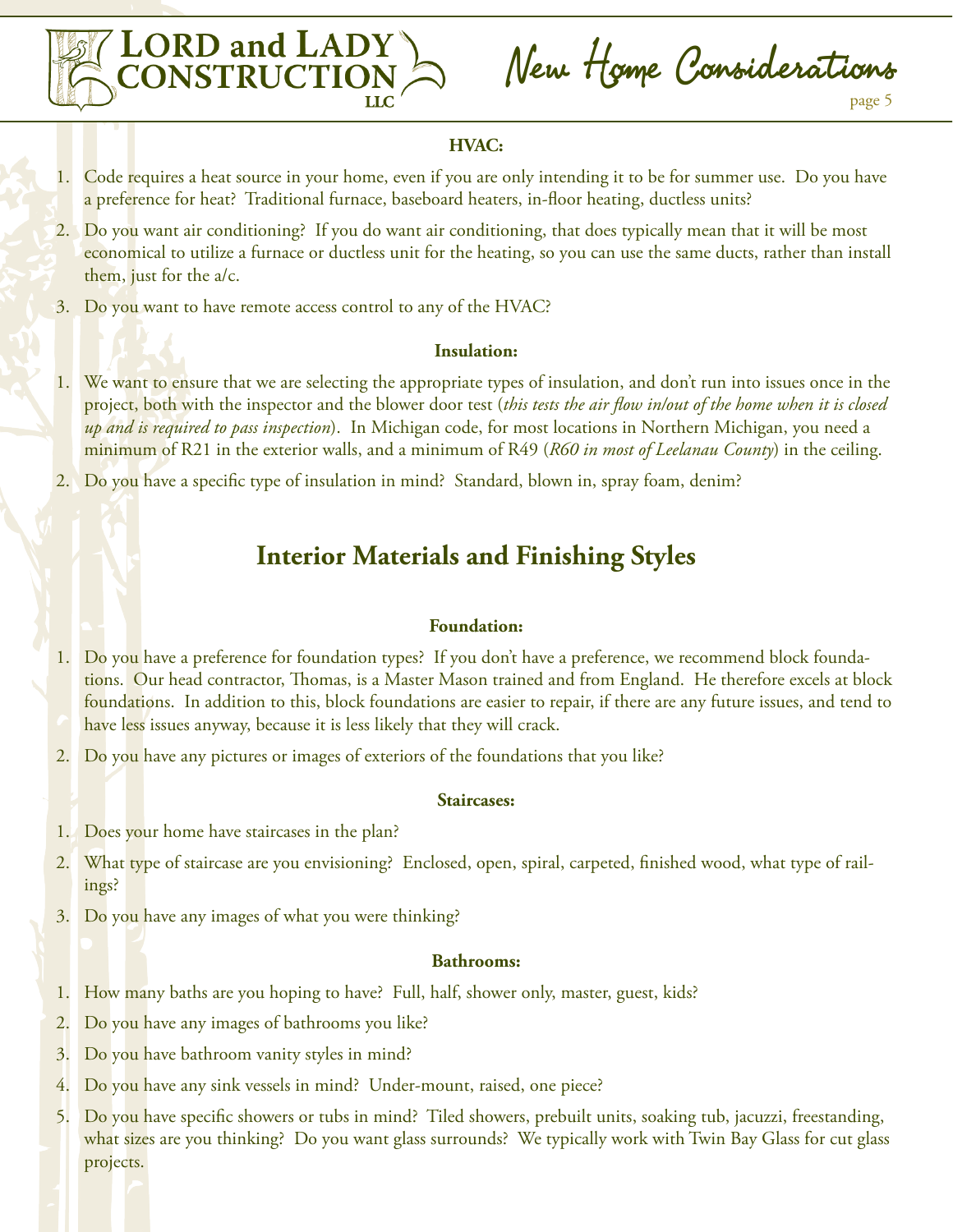

New Home Considerations

page 6

- 6. Do you have specific toilets that you were thinking on using throughout?
- 7. Are you envisioning tiled walls, drywall, wainscoting?

## **Kitchen:**

- 1. Do you want an island in the kitchen?
- 2. What are your thoughts on the material for the counters? Granite, marble, concrete, quartz, laminate, butcher block, stainless? We typically work with Nature's Edge for granite, marble, quartz installations, they are located in Traverse City, south of Chums Corner, and will make weekend viewing appointments if scheduled ahead.
- 3. What type of sink and faucet are you picturing? Under-mount, farmer?
- 4. Do you have specific cabinets for the kitchen or bathrooms in mind? We often work with Ikea cabinets, they have a ton of features, work great and are very moderately and competitively priced. However, if you have specific cabinets in mind, we have no problem exploring those with you.
- 5. Do you have any images of kitchens you like?

### **Appliances:**

- 1. Do you have specific appliances in mind? Specific brand?
- 2. Do you want a built-in fridge or free-standing?
- 3. Do you want an ice-maker in the fridge?
- 4. Do you want a garbage disposal?
- 5. Are you considering an RO filter on the home? A small RO filtration system can be installed at the kitchen tap to provide top-quality drinking water and is a good idea if you are building with a well. This is called a "point of use" (POU) water filtration system and can also connect to your fridge and ice machine. Water pressure is a consideration with some refrigerators, so in many situations we will want to add a pump to the fridge line if a RO is installed.

We often work with Owens Soft Water for water treatment in the home. They can come and do a free water test, to see what will work best for your location, if you are unsure.

- 6. Are you thinking a gas range, electric, or gas/electric combo?
- 7. Are you thinking gas dryer or electric?
- 8. Do you have any images of the appliances you like?

### **Interior Doors:**

- 1. Do you have a specific style of interior doors that you are planning on? Basic six panel, flat panels, farmer style, Victorian, Colonial, etc?
- 2. Are you envisioning painted doors, or stained wood?
- 3. Do you prefer solid core (*more expensive but quieter*) or hollow core (*lower cost but little sound barrier*)?
- 4. Do you want to use standard doors, pocket doors, or barn doors?
- 5. Do you have any images of the door styles you like?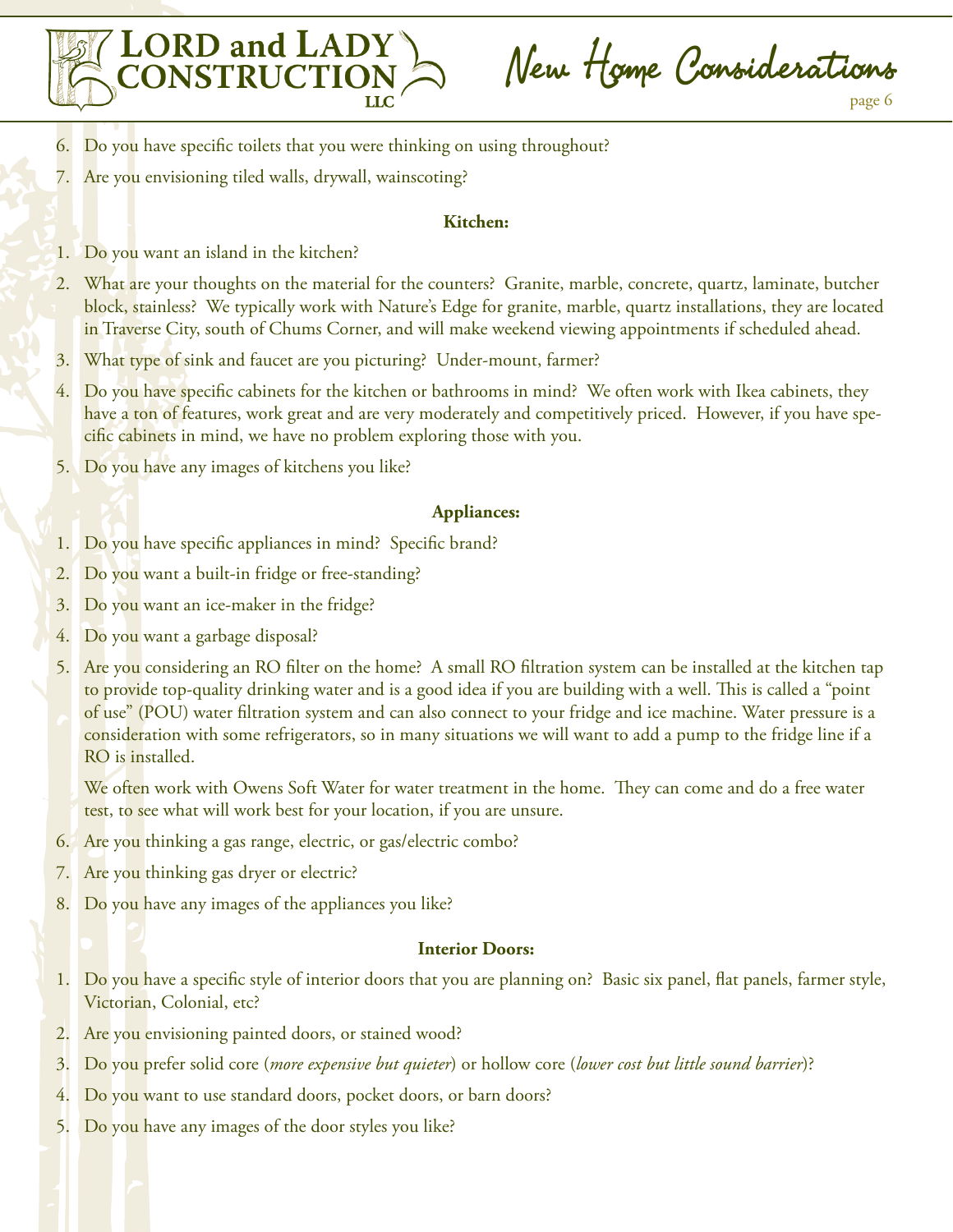

New Home Considerations

## **Walls & Trim:**

- 1. How were you imagining the walls would be finished? Drywall, ship-lap, paneling?
- 2. What trim style were you thinking you wanted throughout the homes? Are you envisioning painted or stained trim?
- 3. Do you have any pictures of how you were hoping it could be finished?

### **Lighting:**

- 1. Do you have any lighting styles in mind for the home?
- 2. Will you want chandeliers? Pendants? Recessed Lighting?
- 3. Do you have any pictures of lighting that you like?

# **Exterior Materials and Finishing Styles**

### **Siding:**

- 1. What siding are you thinking about using? Vinyl, board and batton, LP Smart Siding, metal siding, Hardiplank, cedar?
- 2. What do you envision the trim looking like?
- 3. Do you have a color scheme for the completed look?
- 4. Are there any areas of the home that you'd like finished in brick, cast stone, stone, etc? The chimney, foundation, front entry, etc?
- 5. Do you have any images of other homes from the exterior, that you like?

### **Roofing**:

- 1. Do you have a roofing material in mind? Asphalt, metal, solar, rubber, terracotta, slate, shake?
- 2. Do you have any images of the roofing look or style that you prefer?

### **Windows and Exterior Doors:**

- 1. Do you have a specific brand of windows and doors you prefer are used? If you do not have a specific preference, we recommend using Pella brand. We have a local Pella dealer in Traverse City (*in the Home Depot plaza, by the Burger King*) which you could stop in and look at options. Our representative there is Brian Zarczny. Pella has a solid warranty, and will come to your home for issues, without a charge. They also supply us directly, which reduces the cost, because we don't have to use another supplier to purchase the windows or doors for us.
- 2. What type of window do you prefer? Casement, single hung, double hung, awning?
- 3. What material are you envisioning for the windows? Vinyl, wood, fiberglass?
- 4. Do you prefer grilles or no grilles in the windows? If you do want grilles, what pattern, and do you want them on the interior or exterior of the glass?
- 5. Do you want blinds inside the windows or doors?